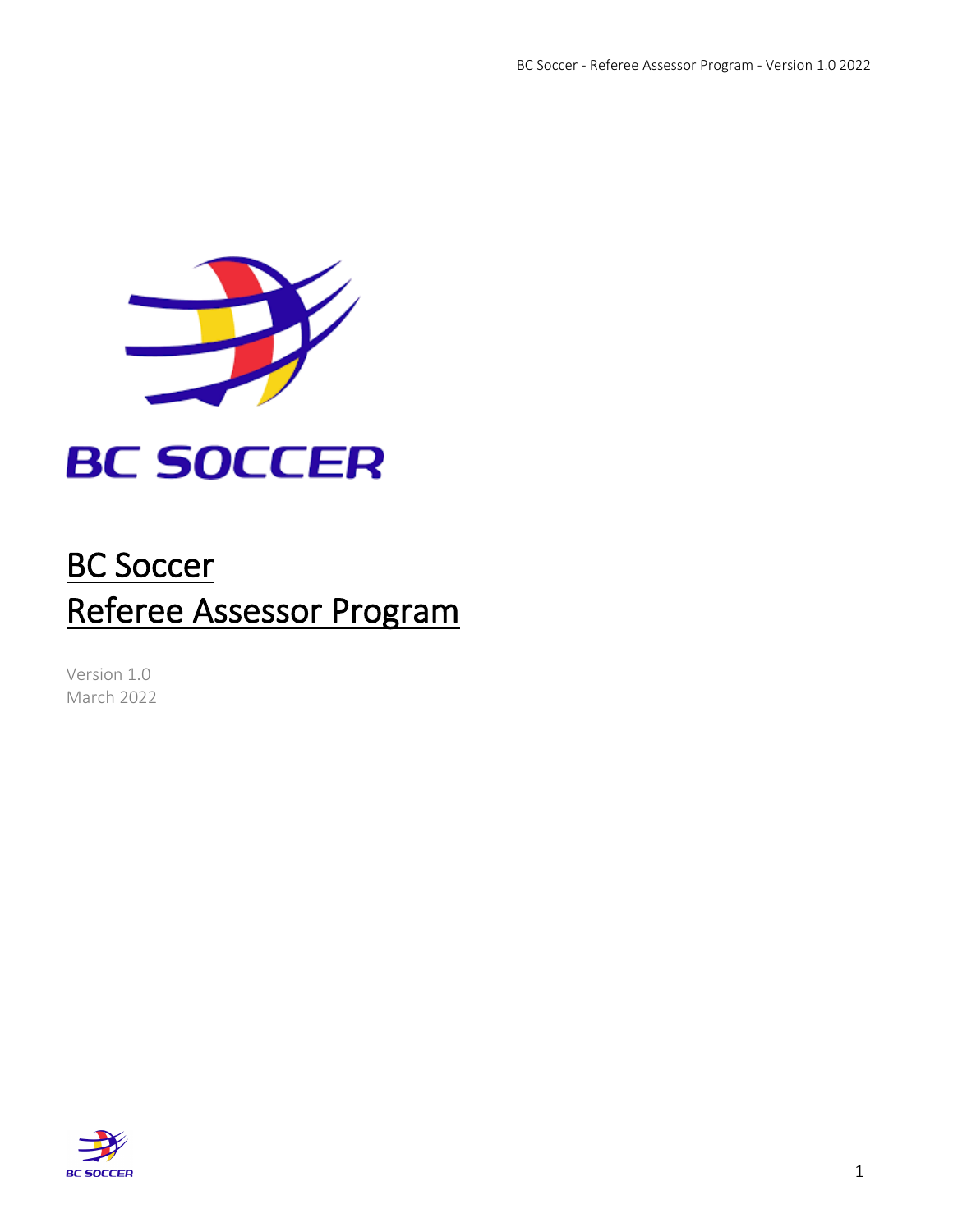## **Contents**

## 1. Introduction

- a. Purpose
- b. Objectives
- c. Development Pathway (Classifications)

## 2. Assessor Program

- a. Assessor Application & Accreditation Process
- b. Assessor Re-Accreditation
- 3. Appendix
	- a. Apparel
	- b. Cost

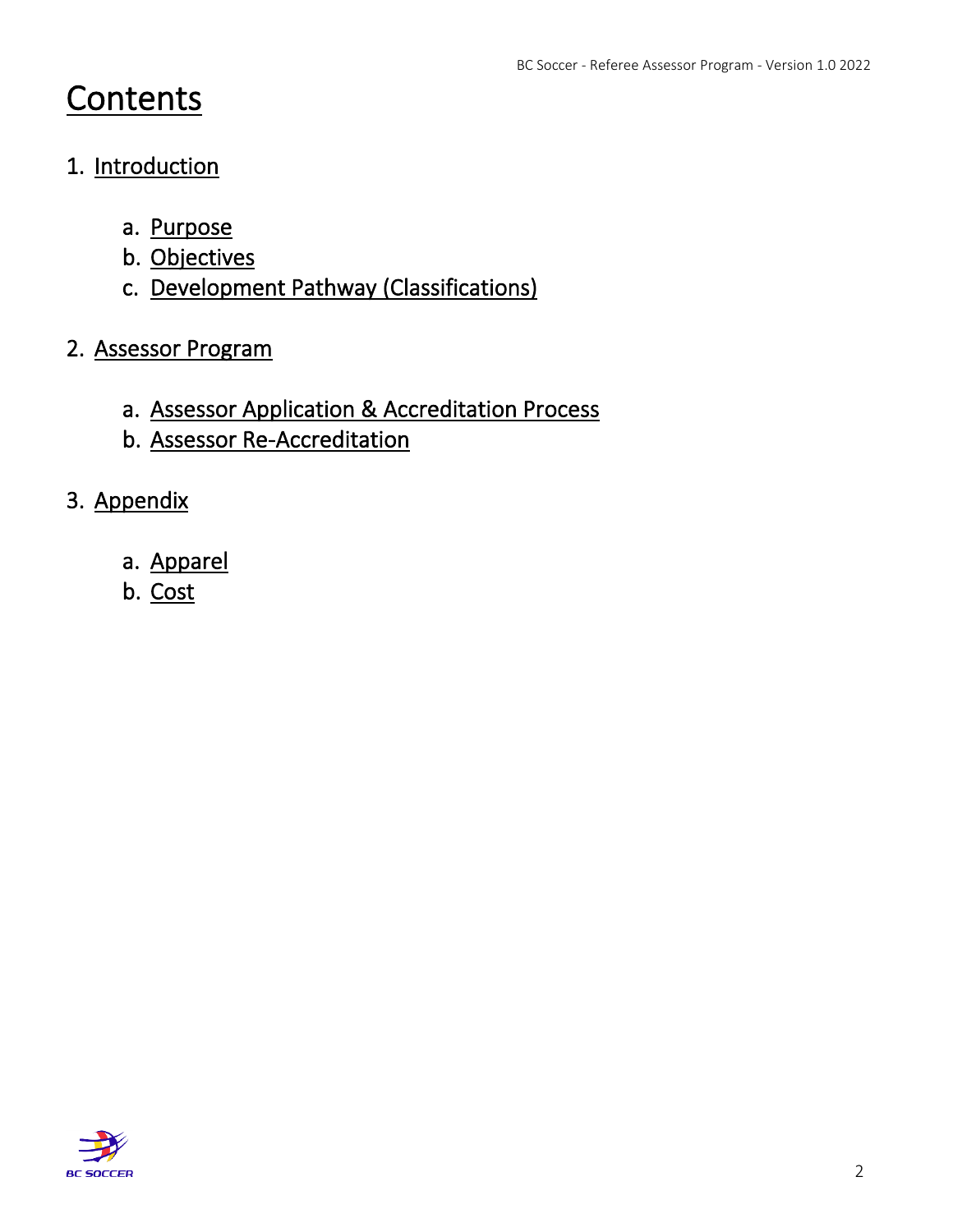## 1. Introduction

#### a. Purpose

The Assessment of officials is based on the practical education of officials in game situations. It allows officials to gain firsthand information from experienced assessors, allowing them to continue to develop and improve their performance.

The Referee Assessor Program is a key component of BC Soccer's commitment to providing assessor education training and development for all Assessors across British Columbia. This program is aimed to support BC Soccer's member organizations and its affiliate clubs to meet the demand of training Assessors across the province in every region and soccer community.

#### b. Objectives

BC Soccer is responsible for the accreditation and training of assessors as determined by Canada soccer in accordance with the criterion outlined below. The objectives of the Assessor Program are to.

- Ensure development and training of Assessors is standardized and consistent across the province.
- Define the requirements for obtaining, upgrading and maintenance of each classification of Assessor.
- Ensure development and training of Assessors is accessible.
- Provide coaching and performance assessments for Referees, Assistant Referees & 4th Officials.
- To ensure uniformity in methodology and techniques of assessment.
- Identify method of talent identification for both Referees and Assessors.

#### c. Development Pathway (Classifications)

There are 5 levels of Assessor classification that include 'entry' through to 'national'. For information on all the classifications as well as a brief overview, please see the chart below.

| Entry                                                                                                                                                                                                                                                          | <b>District</b>                                                                                                                                                                                                                                              | Regional                                                                                                                                                                                                                                                                               | Provincial                                                                                                                                                                                                                                                                             | <b>National</b>                                                                                                                                                                                                                                                                                                                              |
|----------------------------------------------------------------------------------------------------------------------------------------------------------------------------------------------------------------------------------------------------------------|--------------------------------------------------------------------------------------------------------------------------------------------------------------------------------------------------------------------------------------------------------------|----------------------------------------------------------------------------------------------------------------------------------------------------------------------------------------------------------------------------------------------------------------------------------------|----------------------------------------------------------------------------------------------------------------------------------------------------------------------------------------------------------------------------------------------------------------------------------------|----------------------------------------------------------------------------------------------------------------------------------------------------------------------------------------------------------------------------------------------------------------------------------------------------------------------------------------------|
| Assessors who<br>have attended the<br>Basic Assessor<br>Accreditation and<br>have shown the<br>demonstrated<br>ability to assess<br>with mentorship<br>and guidance to<br>the standards<br>determined by BC<br>Soccer through the<br>Accreditation<br>process. | Assessors who<br>have completed<br>the basic Assessor<br>course and<br>provided (for<br>evaluation by BC<br>Soccer) a minimum<br>of two assessments<br>completed at the<br>district level, which<br>meets the standard<br>as determined by<br>Canada Soccer. | Assessors, who<br>have completed a<br>minimum of 2<br>consecutive years<br>as a District<br>Assessor, attended<br>in-service training,<br>and whose<br>assessments,<br>having been<br>evaluated by BC<br>Soccer. As well as<br>meet the standard<br>as determined by<br>Canada Soccer. | Assessors, who<br>have completed a<br>minimum of 2<br>consecutive years<br>as a Regional<br>Assessor, attended<br>In-service training,<br>and whose<br>assessments,<br>having been<br>evaluated by BC<br>Soccer. As well as<br>meet the standard<br>as determined by<br>Canada Soccer. | Assessors who<br>satisfy the criteria<br>established by<br>Canada Soccer<br>from time to time,<br>following<br>nomination by BC<br>Soccer to Canada<br>Soccer, and those<br>Assessors who<br>meet the criteria,<br>established by<br>Canada Soccer<br>from time to time,<br>for outstanding<br>ability as<br>determined by<br>Canada Soccer. |

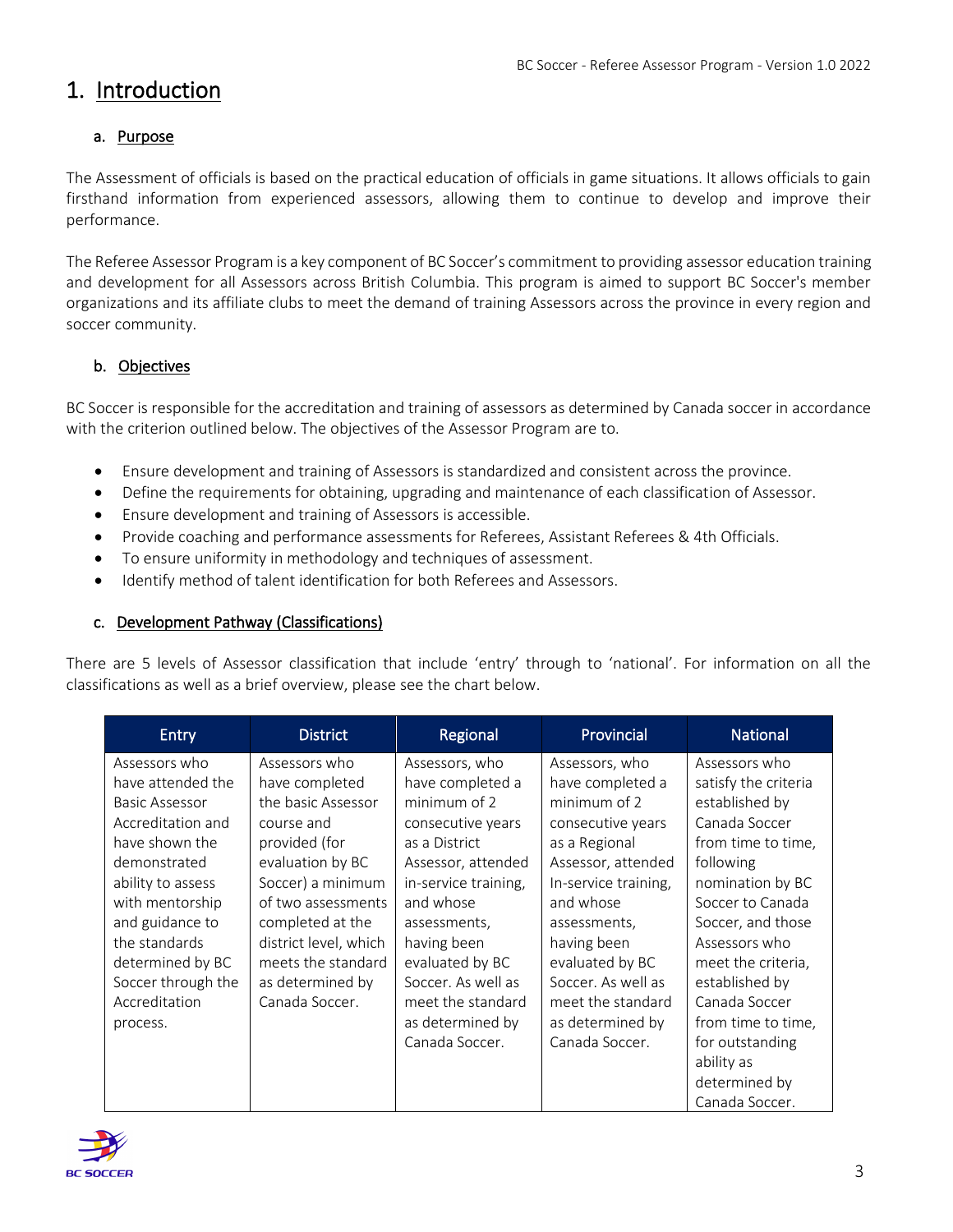## 2. Assessor Program

#### a. Assessor Application & Accreditation Process

Interested Candidates must possess the following requirements to apply to receive accreditation:

- Must be minimum Grade 5, District Referee
- Must have a minimum 5 years of Referee experience
- Candidates aged 19 years or older must have a valid Criminal Record Check on file
- Preferred (but not mandatory) certified mentor

The Assessor Accreditation process\* is comprised of training and course offerings that are required to complete the certification process which are highlighted below:

- Canada Soccer Accreditation Course
	- o Pre-course exam required (80% pass mark)
	- o 16-hour course (In-Class & On-Field practical training)
- BC Soccer Assessor Onboarding Training Module
	- o 30-minute online Asynchronous Onboarding Module
- Assessor Mentorship

\*Special dispensation will be given to recent National or FIFA Officials regarding classification after being evaluated as an Assessor.

For a more detailed breakdown of the process including the application and accreditation phase, please see the chart below.

| <b>Program Phase</b>                                                                              | <b>Phase Requirements</b> |                                                                                                                                                                          | Frequency | <b>Duration</b> |
|---------------------------------------------------------------------------------------------------|---------------------------|--------------------------------------------------------------------------------------------------------------------------------------------------------------------------|-----------|-----------------|
| Phase 01: Application<br>This phase outlines<br>the entry<br>requirements only to<br>the program. | 1.<br>2.                  | Register for the 'Assessor Accreditation Clinic'<br>once available through your RefCentre account.<br>Complete a required pre-course exam with a<br>passing mark of 80%. | Once      | 30 minutes      |
| Phase 02:                                                                                         | 1.                        | Attend the in-service Assessor Accreditation                                                                                                                             |           |                 |
| Accreditation                                                                                     |                           | training hosted by BC Soccer.                                                                                                                                            |           |                 |
| This phase outlines                                                                               |                           | In-class theory and methodology.<br>a.                                                                                                                                   | Once      | 12-hours        |
| the certification                                                                                 |                           | On-field practical component. Students<br>b.                                                                                                                             | Once      | 4-hours         |
| components once                                                                                   |                           | will participate in the completion of a                                                                                                                                  |           |                 |
| candidates have been                                                                              |                           | formal assessment of an active game.                                                                                                                                     |           |                 |
| accepted after                                                                                    | 2.                        | Complete the BC Soccer Assessor Onboarding                                                                                                                               |           |                 |
| successful completion                                                                             |                           | Module/Training.                                                                                                                                                         |           |                 |
| of Phase 01                                                                                       |                           | Online Asynchronous Onboarding Module<br>a.                                                                                                                              | Once      | 30 minutes      |
| requirements                                                                                      |                           | Assessors may be subjected to additional<br>b.                                                                                                                           |           |                 |
|                                                                                                   |                           | training from time-to-time.                                                                                                                                              | On-going  | On-going        |

Following the successful completion of the accreditation requirements, candidates will be recognized as Entry Assessors identified along the Assessor classification chart, previously shared.